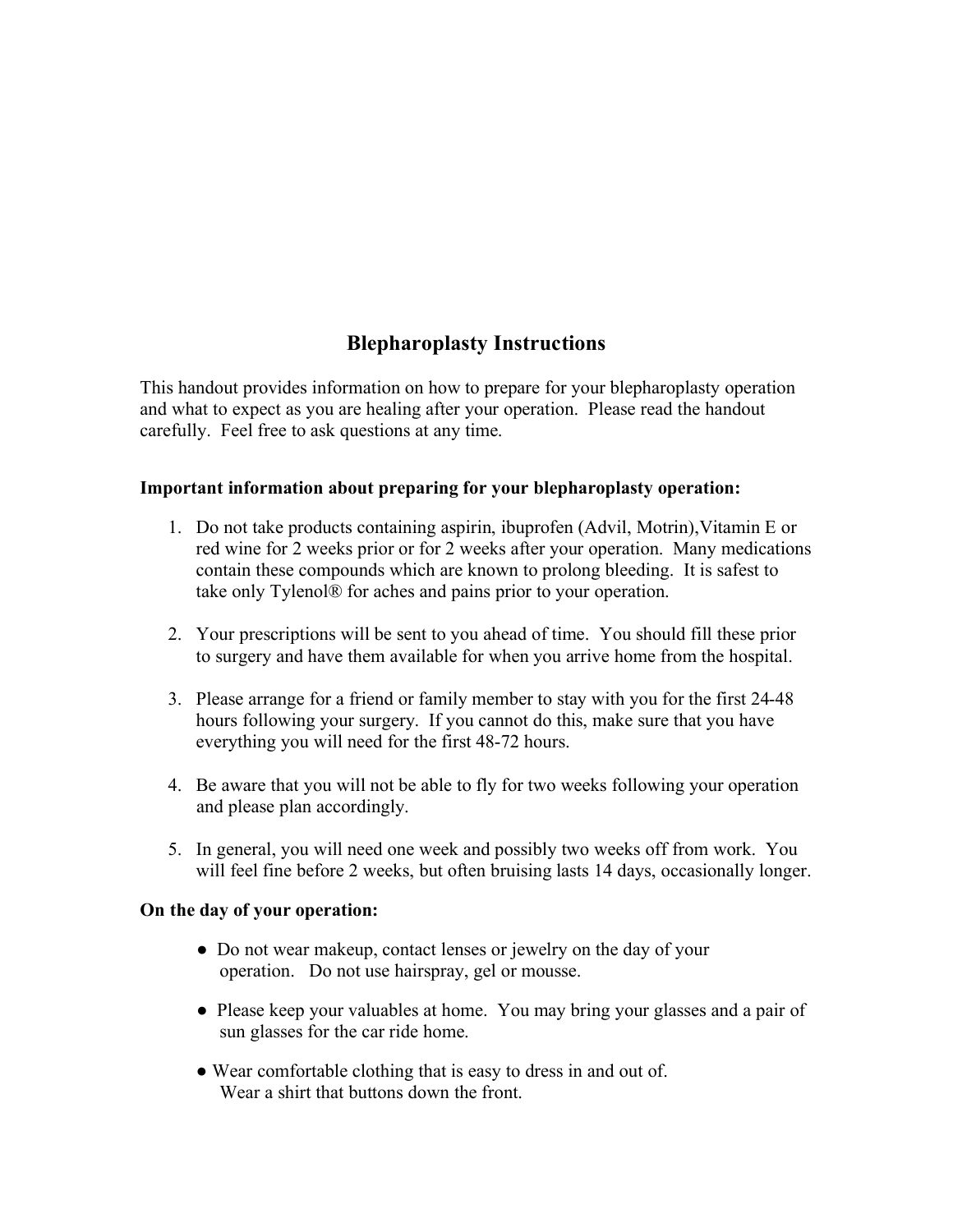### **After your operation:**

- 1. After your operation, you may have blurred vision because of ointment in your eyes. Vision usually clears within a few days.
- 2. Keep ice compresses (2 X 2 gauze pads dipped in iced water and wrung out) on your eyelids for the first 48 hours.
- 3. Use HYPOTEARS eyedrops in the eyes during the first 3 to 4 weeks, as needed for comfort. Do not pull down on the eyelids when instilling the eyedrops; be very gentle.
- 4. Use LACRILUBE ointment in the eyes at night if eyelids do not close fully during the first month or for persistent dryness.
- 5. While sleeping, keep your head elevated on several pillows formed into a wedge and lay on your back.
- 6. For the first 48 hours, rest quietly. You may get up to use the bathroom or to take a light walk around the house. Exercise caution in your home and be careful with tasks such as climbing stairs when you are taking pain medications.
- 7. Use the pain medication as prescribed when you are feeling uncomfortable.
- 8. When bending, bend at the knees only, not with your head down.
- 9. An occasional complaint after the operation is nausea. This generally passes within 24-48 hours. It is important that you drink liquids frequently after your operation. Do not take your pain medication on an empty stomach as you may experience nausea and/or vomiting.
- 10. On the first day after your operation, you may gently wash your face by patting it with a face cloth.
- 11. Do not wear eye makeup for 10 days.
- 12. You cannot wear contact lenses for 3 weeks.
- 13. You may shower and wash your hair 2 days after the operation.
- 14. It will be at least 2 weeks before you can begin light exercise such as walking or using a stationary bike.
- 15. Jogging is permitted at 3 weeks.
- 16. Heavy or very strenuous exercise and heavy lifting are not permitted for 6 weeks.